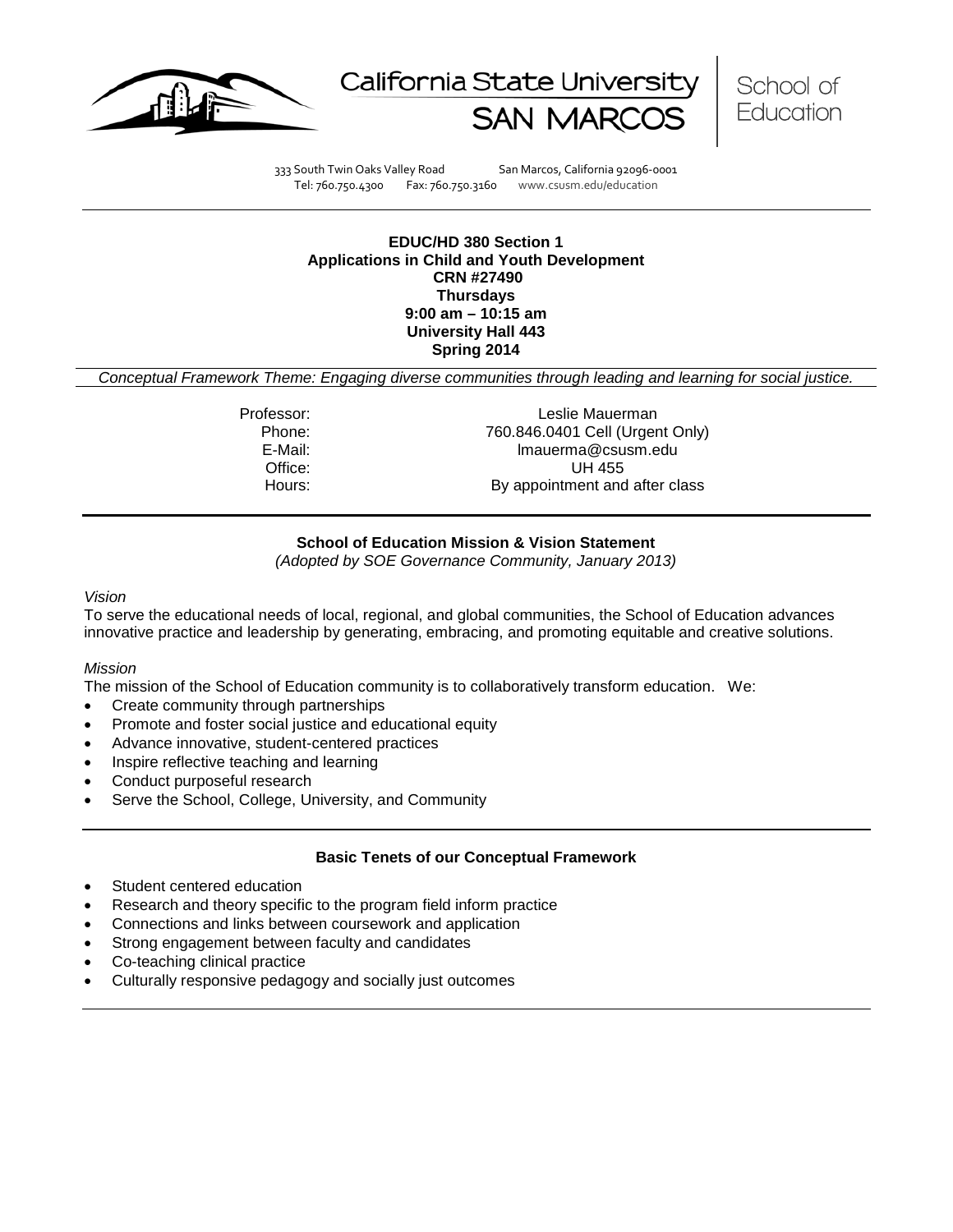# **COURSE DESCRIPTION**

Considers the social, cultural, cognitive, emotional, linguistic, and behavioral development of children and adolescents from multidisciplinary, multicultural, and applied perspectives. Students will learn major theories of development in order to apply that knowledge to their work in evidence-based services and programs for children and youth. Includes a field experience component through which students will consider how their in-class learning is enacted in the lived experiences of children and youth. Special attention is given to identifying multicultural and socio-cultural influences on development. *May not be taken for credit by students who have received credit for EDUC 496-1. Also offered as HD 380. Students may not receive credit for both.*

# **Course Objectives**

By the end of the course, students will be able to:

- 1. Describe the main principles of cognitive development, information processing, and sociocultural theory in order to identify how each is manifested in the lives of children and youth
- 2. Use the field experience to demonstrate how academic theory contributes to understanding observed differences in socially, culturally, and linguistically diverse children and youth
- 3. Understand and then evaluate the ways in which academic theory is applied within the realms of health, human services, and education
- 4. Apply knowledge gained from the field experience when considering influences such as environment, culture, family/sibling/friend relationships on the development of thought and reasoning
- 5. Create an understanding of what various theoretical constructs actually mean in the "real life" of children and youth
- 6. Summarize findings of empirical research in major areas of cognitive development, including perception, language, memory, conceptual understanding, problems solving, social cognition, and acquisition of academic skills and apply those summaries to understanding the lived experiences of children and youth
- 7. Understand cognitive and developmental processes and determine how that knowledge can be best applied to work with children and youth in education and other human services fields.

**\*Special Note: Because this course requires a field service component, a personal background check may be required. It is your responsibility to check with the agency you will be serving and to meet fingerprinting and other requirements in order to serve as a volunteer. All students must work with the Office of Service Learning [\(http://www.csusm.edu/ocsl/students/forms.html\)](http://www.csusm.edu/ocsl/students/forms.html) to ensure that proper procedures are followed and maintained throughout the term.**

### **Required Texts**

- Willingham, D. (2009). *Why Don't Students Like School? A Cognitive Scientist Answers Questions about How the Mind Works and What it Means for Your Classroom.* San Francisco, CA: Jossey-Bass.
- Scholarly and applied articles from academic researchers and field practitioners are required and will be found in our Cougar Courses container.

### **GENERAL CONSIDERATIONS**

# **School of Education Attendance Policy**

Due to the dynamic and interactive nature of courses in the School of Education, all candidates are expected to attend all classes and participate actively. At a minimum, candidates must attend more than 80% of class time, or s/he may not receive a passing grade for the course at the discretion of the instructor. Individual instructors may adopt more stringent attendance requirements. Should the candidate have extenuating circumstances, s/he should contact the instructor as soon as possible. *(Adopted by the COE Governance Community, December, 1997).*

*For EDUC 380 course: Students missing three class sessions will earn grades reduced by one full grade. Students missing four or more class sessions will earn grades reduced by two full grades. Leaving early or arriving late by more than 15 minutes constitutes one absence. Illness and emergencies are considered on a case-by-case basis. However, notification of an absence does not constitute an excuse.*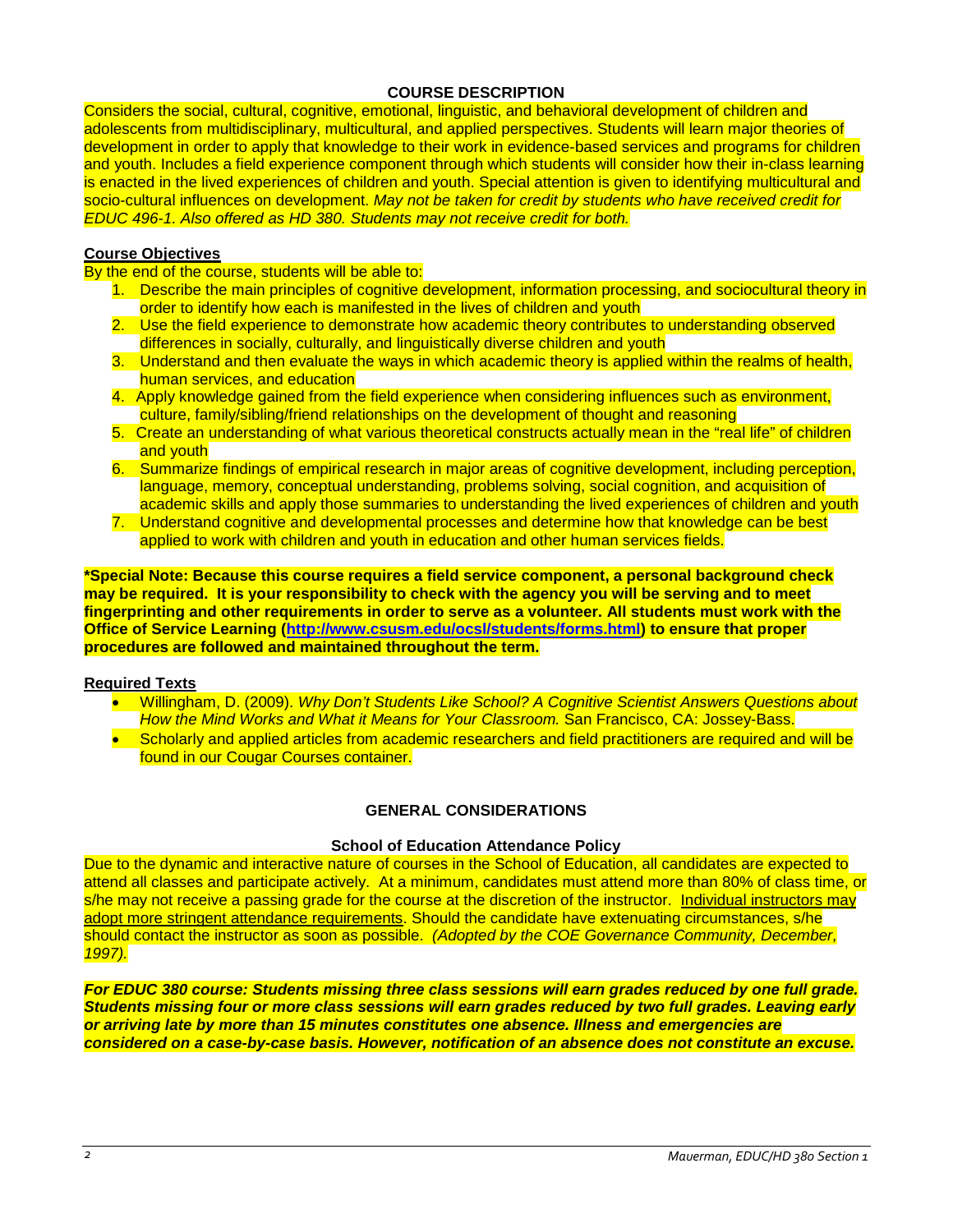#### **Students with Disabilities Requiring Reasonable Accommodations**

Candidates with disabilities who require reasonable accommodations must be approved for services by providing appropriate and recent documentation to the Office of Disable Student Services (DSS). This office is located in Craven Hall 4300, and can be contacted by phone at (760) 750-4905, or TTY (760) 750-4909. Candidates authorized by DSS to receive reasonable accommodations should meet with their instructor during office hours or, in order to ensure confidentiality, in a more private setting.

## **All University Writing Requirement**

Writing requirements for this class will be met as described in the assignments. Every course at the university, including this one, must have a writing requirement of at least 2500 words.

#### **CSUSM Academic Honesty Policy**

"Students will be expected to adhere to standards of academic honesty and integrity, as outlined in the Student Academic Honesty Policy. All written work and oral presentation assignments must be original work. All ideas/materials that are borrowed from other sources must have appropriate references to the original sources. Any quoted material should give credit to the source and be punctuated with quotation marks.

Students are responsible for honest completion of their work including examinations. There will be no tolerance for infractions. If you believe there has been an infraction by someone in the class, please bring it to the instructor's attention. The instructor reserves the right to discipline any student for academic dishonesty in accordance with the general rules and regulations of the university. Disciplinary action may include the lowering of grades and/or the assignment of a failing grade for an exam, assignment, or the class as a whole."

Incidents of Academic Dishonesty will be reported to the Dean of Students. Sanctions at the University level may include suspension or expulsion from the University.

#### **Plagiarism:**

As an educator, it is expected that each candidate will do his/her own work, and contribute equally to group projects and processes. Plagiarism or cheating is unacceptable under any circumstances. If you are in doubt about whether your work is paraphrased or plagiarized see the Plagiarism Prevention for Students website [http://library.csusm.edu/plagiarism/index.html.](http://library.csusm.edu/plagiarism/index.html) If there are questions about academic honesty, please consult the **University catalog.** 

#### **Electronic Communication Protocol**

Electronic correspondence is a part of your professional interactions. If you need to contact the instructor, e-mail is often the easiest way to do so. It is my intention to respond to all received e-mails in a timely manner. Please be reminded that e-mail and on-line discussions are a very specific form of communication, with their own nuances and etiquette. For instance, electronic messages sent in all upper case (or lower case) letters, major typos, or slang, often communicate more than the sender originally intended. With that said, please be mindful of all e-mail and on-line discussion messages you send to your colleagues, to faculty members in the School of Education, or to persons within the greater educational community. All electronic messages should be crafted with professionalism and care.

Things to consider:

- Would I say in person what this electronic message specifically says?
- How could this message be misconstrued?
- Does this message represent my highest self?
- Am I sending this electronic message to avoid a face-to-face conversation?

In addition, if there is ever a concern with an electronic message sent to you, please talk with the author in person in order to correct any confusion.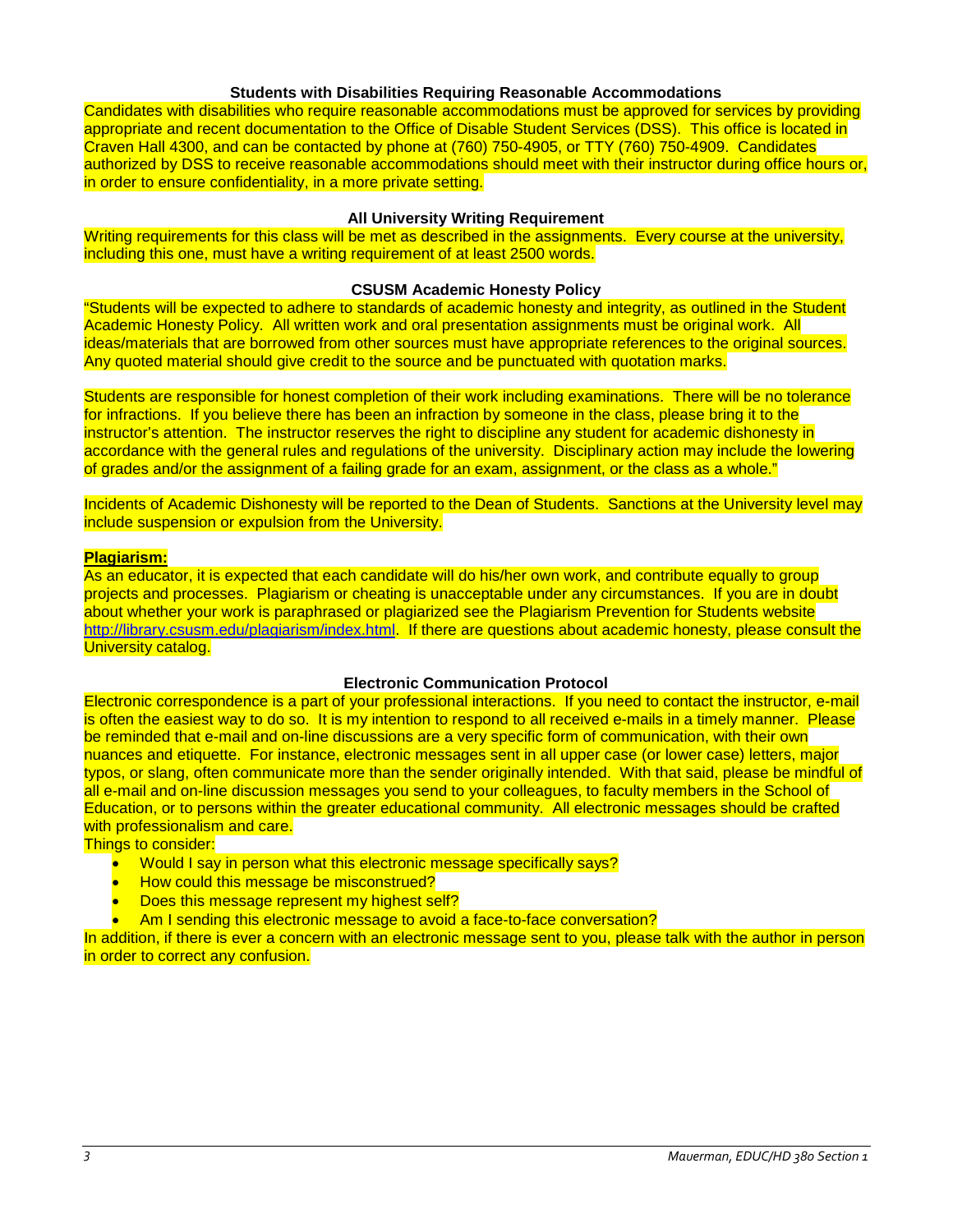# **Course Requirements**

# **Assignments**

Students are expected to demonstrate competency in the use of various forms of technology (i.e. word processing, electronic mail, use of the Internet, and/or multimedia presentations). Specific requirements for course assignments with regard to technology are at the discretion of the instructor. Assignments are to be turned in on the due date, no exceptions.

Proofread and edit word-processed assignments prior to submission. Hand-written work is not accepted. Assignments are written in Times New Roman or Arial, size12 font, and are double-spaced. Ensure the text is error-free (grammar, spelling), and ideas are logically and concisely presented. All citations, where appropriate, use American Psychological Association (APA) format. All submissions are to be submitted in assignment portals inside the Cougar Course; this is a paperless course.

| <b>Assignment Overview</b>                                            |     |  |
|-----------------------------------------------------------------------|-----|--|
| Interview with a Youth; Due                                           | 25  |  |
| Service Learning Reflective Report; Due                               | 30  |  |
| Presentation of Interview Findings & Implications;<br>Gallery Walk on | 15  |  |
| Final Exam: Online during Finals Week—Due by 9 am on                  | 30  |  |
| <b>Total Points</b>                                                   | 100 |  |

# **Assignment Detail**

# **1. Interview With a Youth 25 points**

You will identify a child or adolescent with whom to work this semester. You will conduct a series of interviews centered on the major theories discussed in this course. Because the focus of this course is on *understanding how theories of development apply to the lived experiences of children and adolescents, these interviews will* encourage you to make those connections*.* This assignment encourages you to *create an understanding of what various theoretical constructs actually mean in the "real life" of children and adolescents*. See pages 6 & 7 for sample interview questions.

# **2. Service Learning Experience and Reflective Report: 30 points**

Because this course focuses on *understanding how theories of child and adolescent development are applied in daily practice*, you will spend 1-2 hours per week volunteering in a field-based program of your choice. You may volunteer in a public or private school classroom, a hospital, or a social work setting. You will document your interactions with the children or adolescents you encounter and write an analysis that makes connections between and among the theories we discuss in class and your experiences in the field. We will discuss procedures for identifying a field site, expectations for gaining permission to volunteer, and requirements for the write-up in class. See page 6 for questions to guide your thinking during the observations. Use the graphic organizer on page 8 to hold your thinking if you find it useful.

# **3. Presentation (Interview and Implications) 15 points**

In order to emphasize the *importance of practically applying the theories and concepts from this class to the real world of children and adolescents*, you will prepare a presentation of the major findings from your service learning experience. This presentation can be a poster, PowerPoint, or any other creative format, and you will share the work in a Gallery Walk during the 15<sup>th</sup> week of the course. Your presentation must summarize your findings from the service learning experience and *discuss their implications for education, social work, and other human services fields*.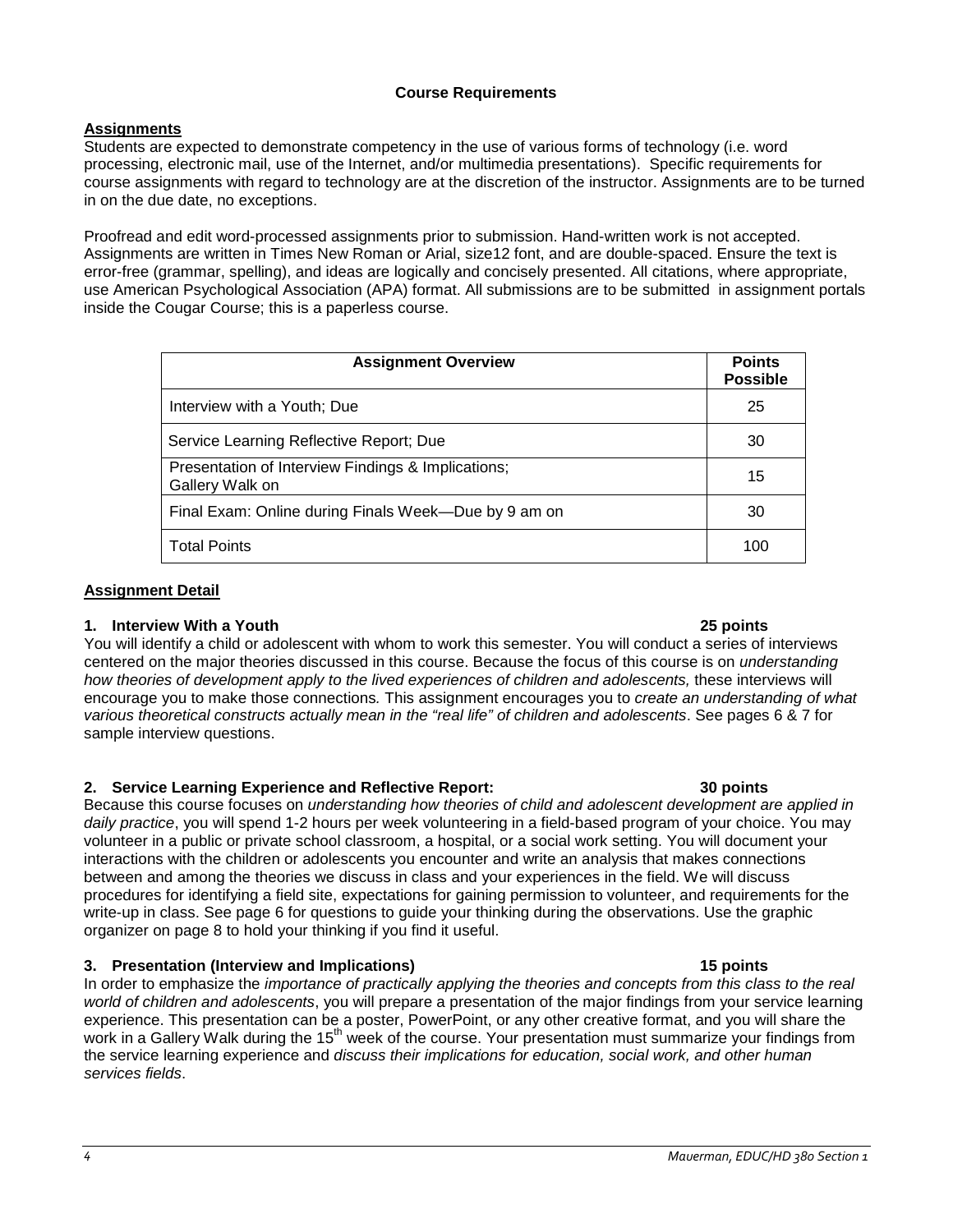# **4. Final Exam**

# **30 points**

During finals week, you will take a comprehensive final exam in order to demonstrate your understanding of the major theories and concepts related to child and adolescent development and *how they apply to education and human services*.

Because research suggests that the act of retrieving information on a regular basis aids in retention, there will be 2-3 questions given at the end of class each Tuesday. These questions represent the primary learning undertaken that week and should be used to create a study guide. These questions will become part of the final exam.

**\*Course Format:** Because the focus of this class is on an applied understanding of how children and youth develop cognitively, emotionally, and socially, all topics will be taught through interdisciplinary and multicultural perspectives. The topics listed below identify the main idea for each class session and will be discussed with an interdisciplinary lens. We will integrate findings from numerous related fields as we work to understand how theory enacts itself in the real lives of children and youth**.**

To that end, **class will meet on Tuesdays** *and* **Thursdays during weeks 1, 2, and 15. During weeks 3-14, class will meet on Tuesdays only.** Students will spend Thursdays during weeks 2-14 in their service learning experience setting in order to observe ways in which Tuesday's content is manifested in the lives of children and youth. \*

|      |       | A | 100-93 | А- | 92-90 |
|------|-------|---|--------|----|-------|
| B+   | 89-87 | в | 86-83  | в- | 82-80 |
| $C+$ | 79-77 | С | 76-73  | C- | 72-70 |

# **Grading Standards**

Please note that an A is earned from 93-100, not 90-100.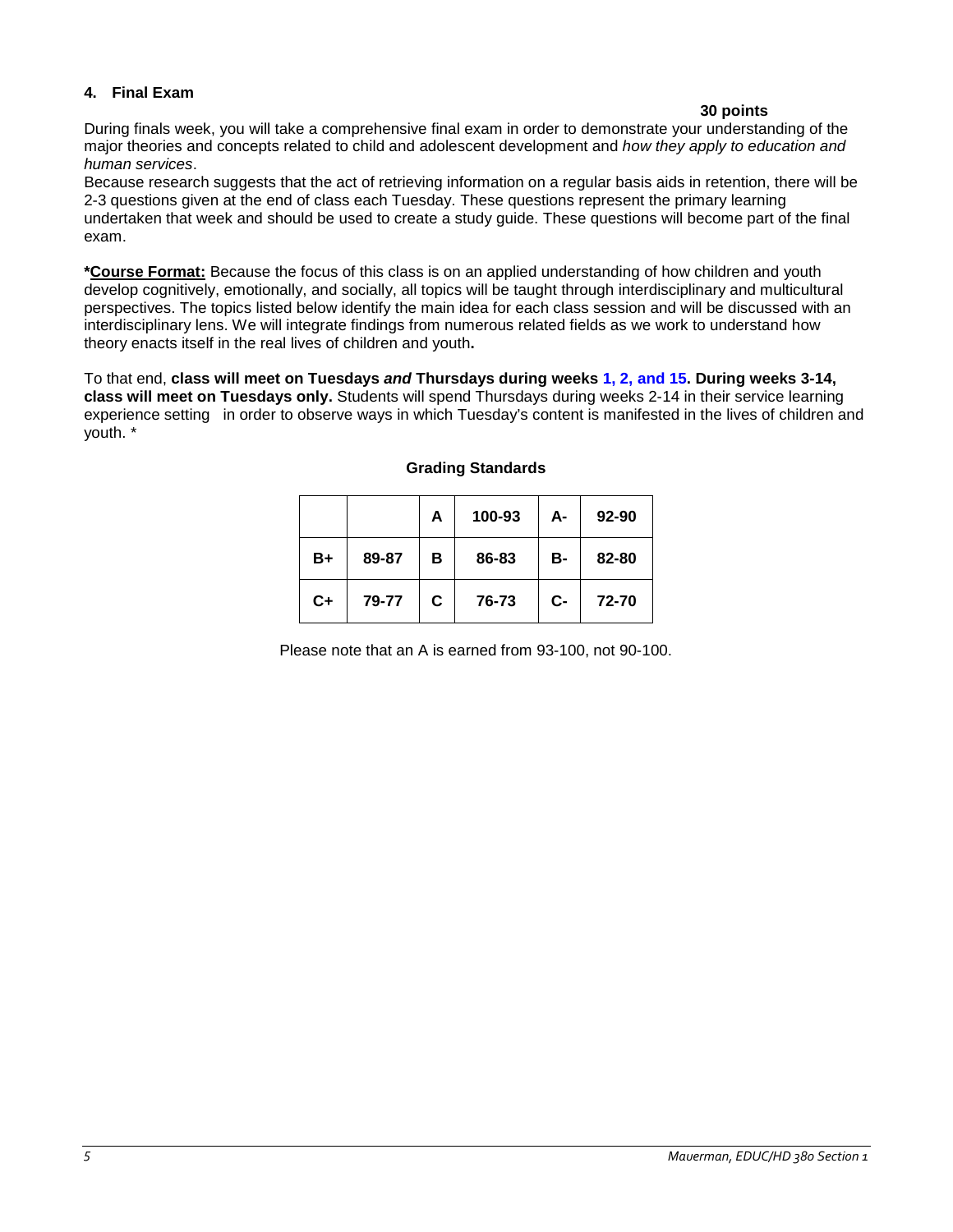# **EDUC 380 TENTATIVE CLASS SCHEDULE**

# **Spring 2014 – Mauerman T Th 9-10:15 Room UH 443**

| <b>Week</b>             | <b>Topic</b>                                                                 | <b>Readings &amp; Assignments</b>  |
|-------------------------|------------------------------------------------------------------------------|------------------------------------|
| 1.                      | T: Course O'view, Introduction to brain development                          |                                    |
| $T$ 1/21                | Th: Social influences & multicultural perspectives on development            | National Geographic article        |
| Th 1/23                 |                                                                              | "The Teenage Brain"                |
| $\overline{\mathbf{2}}$ |                                                                              |                                    |
| T 1/28                  | T: Vygotsky, the sociocultural perspective, and the influence of social      | Vygotsky PDF                       |
| Th 1/30                 | contexts on behavior                                                         | Willingham, Chapter 1              |
|                         | Th:                                                                          |                                    |
| $\mathbf 3$             | T: Memory development (working and long-term) and information                |                                    |
| T2/4                    | processing                                                                   | Cowan PDF                          |
|                         | Th: Service Learning-Note taking Prompt: notice the children's memory        | PDF on memory in general           |
|                         | capacities and how they process information                                  | Willingham, Chapter 3              |
| $\overline{\mathbf{4}}$ | T: Development of the four domains of literacy                               | Kuhl article                       |
| 2/11                    | Th: Service Learning- Note taking Prompt: Notice how the children use        | Language Development PDF           |
|                         | reading, writing, speaking, and listening to communicate and make            |                                    |
|                         | meaning                                                                      |                                    |
| $\overline{5}$          | T: Problem solving and metacognition                                         | Joseph & Strain article            |
| 2/18                    | Th: Service learning- Note taking Prompt: Observe how the children           |                                    |
|                         | react to problems, challenges, and difficulties                              |                                    |
| 6                       | T: Problem solving and critical thinking                                     | Re-read the Joseph & Strain        |
| 2/25                    | Th: Service learning- Note taking Prompt: Observe whether and how            | article                            |
|                         | the children employ the critical thinking strategies we discuss on           |                                    |
|                         | Monday                                                                       |                                    |
| $\overline{7}$          | T: Academic skills                                                           | Willingham, Chapters 2, 4, 5, &    |
| 3/4                     | Th: Service learning- Note taking Prompt: Notice children's attitudes        | 6                                  |
|                         | toward achieving academically; Identify social influences on their           |                                    |
|                         | academic work                                                                |                                    |
| 8                       | T: Development of identity: Self, ethnic, situational                        | Klimstra article                   |
| 3/11                    | Th: Service learning- Note taking Prompt: Identify how the children          |                                    |
|                         | appear to view themselves; Notice any social and multicultural<br>influences |                                    |
| 9                       | T: Self-concept and self-esteem                                              | Prothero article                   |
| 3/18                    | Th: Service learning- Note taking Prompt: Notice what value the              |                                    |
|                         | children place on their abilities. Is that value influenced by their social, |                                    |
|                         | cultural, and linguistic identity?                                           |                                    |
| 10                      | T: Motivation                                                                | 2 Daniels articles                 |
| 3/25                    | Th: Service learning- Note taking Prompt: Identify varying levels of         | Due Tuesday (in CC):               |
|                         | motivation among the children. Think about the multicultural and social      | Interview with a Youth             |
|                         | influences on their behavioral and/or academic choices                       |                                    |
| 11                      | <b>CSUSM Spring Break</b>                                                    | No additional reading this week    |
| 12                      | T: Peer and friend relationships                                             |                                    |
| 4/8                     | Th: Service learning- Note taking Prompt: Notice how the children            |                                    |
|                         | interact with their peers; What appears to influence the decisions they      |                                    |
|                         | make and the language they use with different individuals                    |                                    |
|                         |                                                                              |                                    |
| 13                      | T: Brain compatible learning                                                 | Willingham, Chapter 7              |
| 4/15                    | Th: Service learning- Note taking Prompt: Think about why some               | Due Tues 4/15 (in CC):             |
|                         | children learn with relative ease while others struggle; Identify social and | <b>Service Learning Reflection</b> |
|                         | multicultural influences on thinking and learning                            |                                    |
| 14                      | M: Online session: Brain-compatible learning (continued)                     | Follow the detailed directions     |
| 4/22                    |                                                                              | on CC.                             |
| 15                      | T: Intersections among research, practice, and reality                       | Willingham, Chapter 9              |
| 4/29, 5/1               | Th: Gallery Walk (watch for different location)                              | Due Tues 4/29 (in CC)              |
|                         | poster or laptop PPT presentation for Gallery Walk)                          | Interview implications             |
| 16                      | <b>Final Exam</b>                                                            |                                    |
| 5/6                     | Online during Finals Week; Due May 6 by midnight                             |                                    |
|                         |                                                                              |                                    |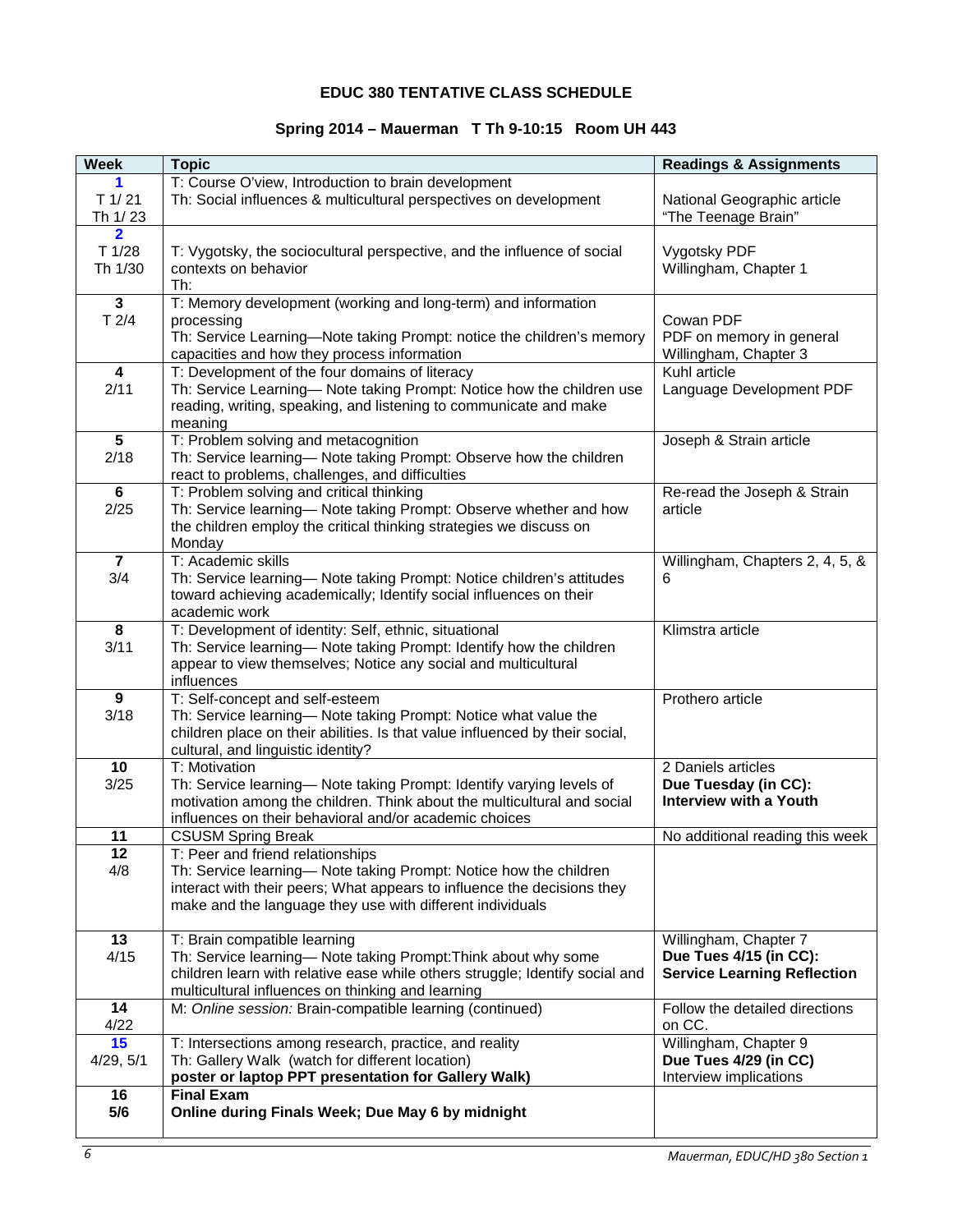#### **HD/EDUC 380 Assignment Detail**

# **GUIDING QUESTIONS FOR INTERVIEW & SERVICE-LEARNING REFLECTION**

- 1.) How do the theories of cognitive development inform and/or influence service providers' interactions with their patients/students/clients?
- 2.) What outside influences such as environmental factors, cultural expectations, and family/sibling/friend relationships are evident on the patients/students/clients at your service-learning site? In other words, how do outside forces influence the choices you see being made?
- 3.) How do these outside influences affect the development of thought and reasoning within the patient/student/client?
- 4.) How do these outside influences affect the service providers' responses and their ability to address the needs of the patient/student/client?
- 5.) How will your understanding of the cognitive, emotional, and social development of the people (patients, students, clients, and service providers) you observe during your service learning experience inform and/or influence your interactions and decision-making processes within your future social and professional life?
- 6.) *For the interview with a child/adolescent in particular*: How will your observation and understanding of this child's cognitive, social, and emotional development inform and/or influence your interactions and decision-making process with other children of this age?

# **QUESTIONS FOR THE INTERVIEW WITH A CHILD OR ADOLESCENT Assignment**

- 1.) What types of things do you like to do in your free time? How do you decide what to do when you have a choice?
- 2.) How do you feel about school? What is your favorite part? What is your least favorite part?
- 3.) Tell me about your family and friends.
- 4.) Do you have a best friend?
- 5.) What is the best part about having a good friend?
- 6.) What is something difficult about having a best friend?
- 7.) What is your favorite thing to do with your family?
- 8.) How do you solve disagreements with your friends?
- 9.) How do you respond when your parents won't allow you to do something you want to do or have something you want?
- 10.) Have you thought about what you want to be when you grow up? If you know what you want to be, what do you need to do while you are young in order to get ready to achieve that goal?

During one of your interview sessions, take time to "play" with your child or adolescent. Play a board game, outdoor sport etc. Observe their actions; question choice of moves, etc.